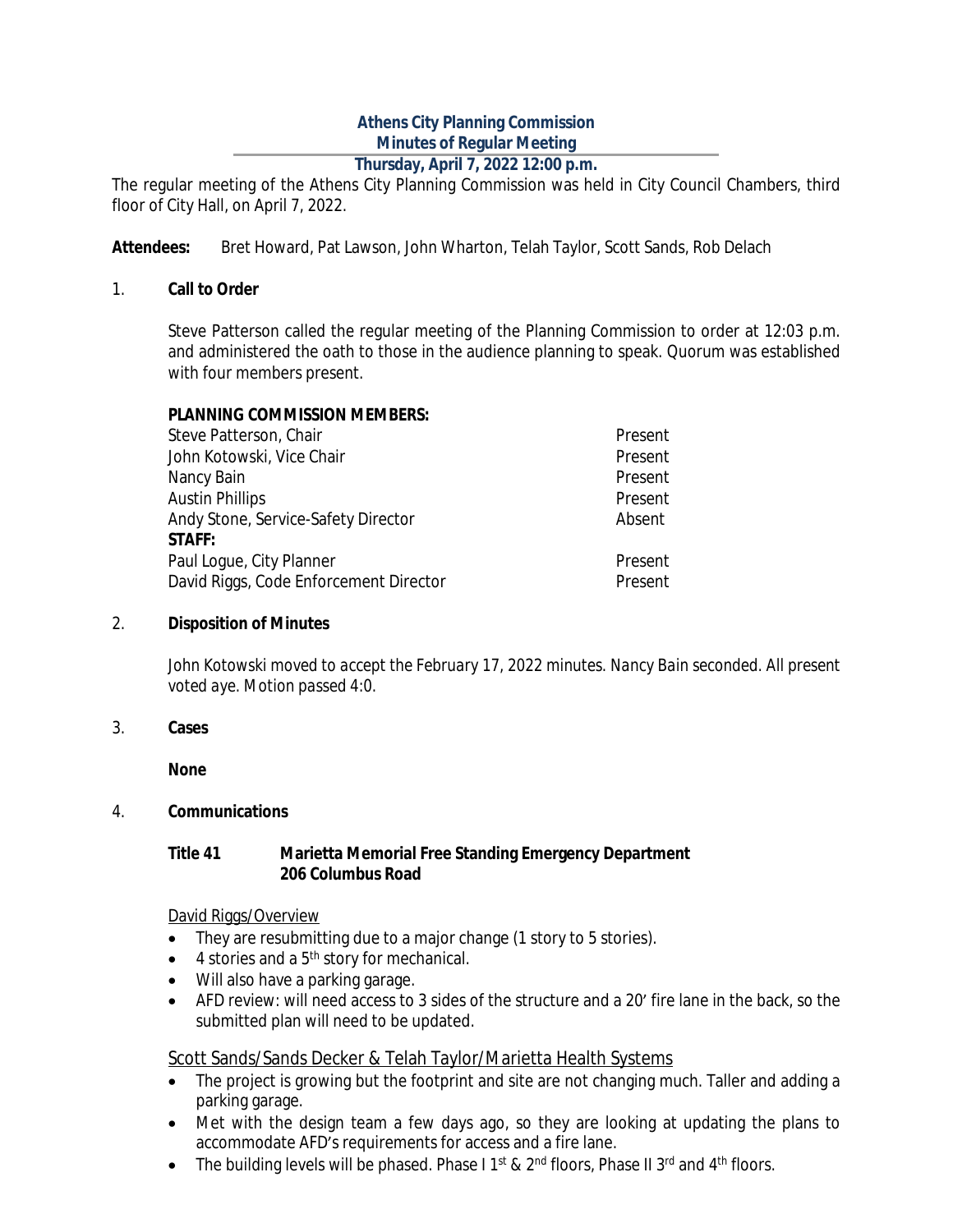- Will still be using modular units (advanced component manufacturing).
- Due to floodway, there won't be any expansion further back. The decision to build up was partly driven by this restriction. Discussing with FEMA to make modifications to floodway.
- The parking garage will occur during Phase II.
- During Phase I there will be surface parking available.
- The part of the parking garage closest to the river will be elevated on columns.
- Will provide details on dimensions.
- There will be approximately 160 FTE's created.

# Paul Logue

No FEMA updates yet, ongoing discussions with Chicago office.

# David Riggs

• They will be going to the BZA on 4/12 for a height variance. Doesn't foresee any issues with this being approved by the BZA.

# **University Estates Cornerstone Development**

### Paul Logue/Overview

- Cornerstone has been working with the city on this for about 3 years. Pandemic delays.
- Development agreement in place, was approved by City Council last May.
- Development agreement includes an allowance from City Council to support a TIF.
- Developers are asking for flexibility with space so they can build fee simple townhouse units. Will be deed restricted for first 5 years. Certain percentage of the units will be universal design, solar ready, and there will be a ceiling on the price point so they are more affordable.

# Steve Patterson

 This is a 10 year Flat TIF. 70% capture so remaining 30% goes to other usual allocations like the school district. Never used this tool before.

# Pat Lawson/Cornerstone

- The plans are complete.
- Issue with the city easements (lift station and sanitary sewer) is causing a stumbling block.
	- o David R. noted that there is a question as to whether the easements were ever recorded. SSD and EPW are researching this.
- There are a total of 15 buildings; 13 with 3 units each and 2 with 2 units each. Total 43 units.
- The project will be phased, will start with two of the 3 unit buildings.
- The elevations are all the same.
	- o John K. asked if the architecture could be changed a bit so they aren't all identical as it would enhance the neighborhood.
	- o Pat L. will mention this to the engineers and see what they can do. There are options available to buyers as "upgrades", however, all these items add cost. There will be an HOA, so any exterior choices (paint color) would have to be vetted through them.

Steve Patterson commented that the city needs affordable housing so these will be good options.

# 5. **Report from City Planner and Director of Code Enforcement**